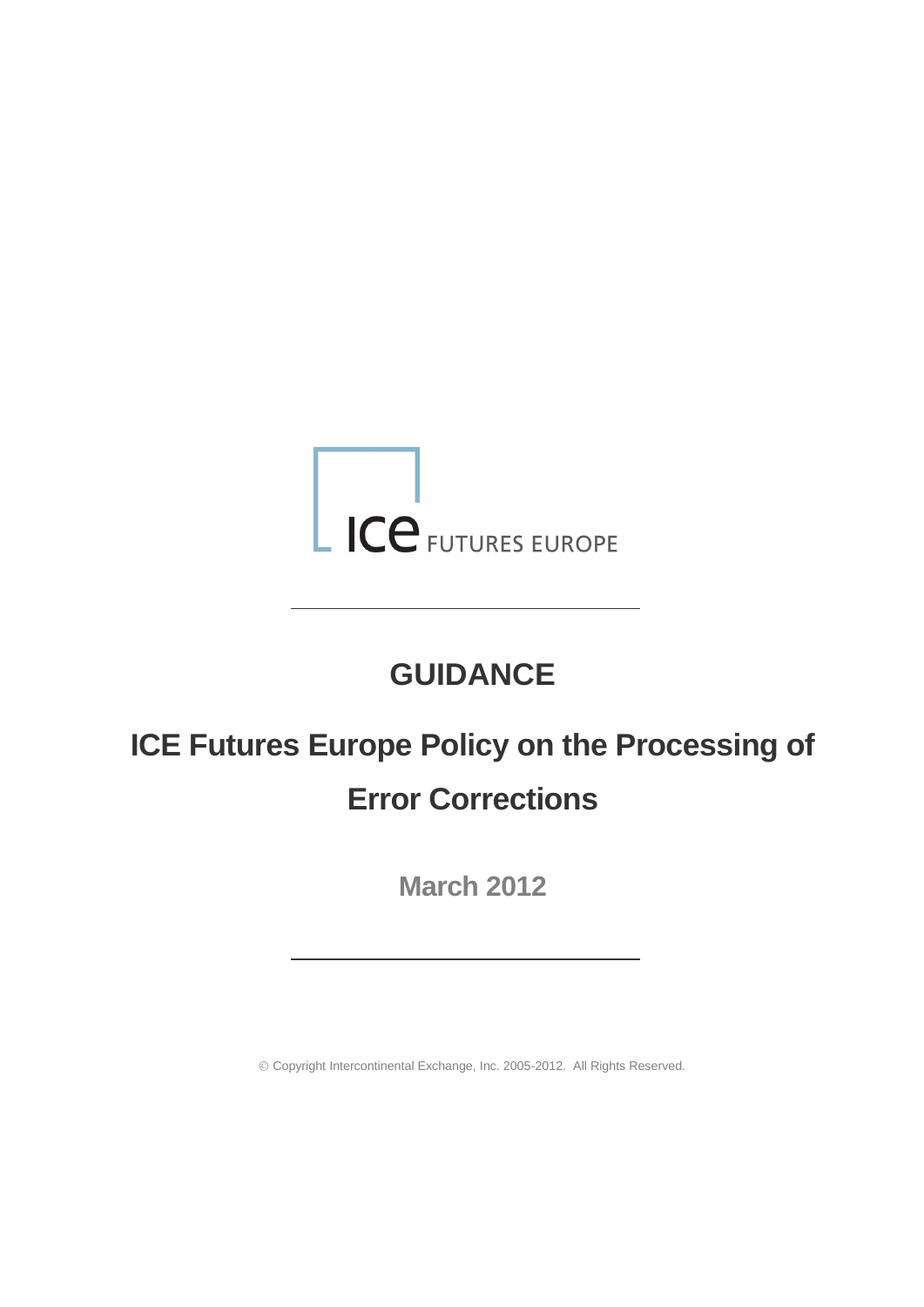## **ICE Futures Europe Policy on the Processing of Error Corrections**

#### **1. Introduction**

The Error Correction Facility and the circumstances in which an error correction may be submitted are described in detail in ICE Futures Europe Trading Procedure 8.5.

The Error Correction Facility provides an authorisation process for trades to correct certain trading/order handling errors related to client business only (not proprietary trading). Details of the error and related order together with the requested error correction must be completed on the declaration form attached and either:

- emailed to [Compliance-europe@theice.com](mailto:Compliance-europe@theice.com) during UK business hours (8am-6pm);
- or emailed to [ICEHelpdesk@theice.com](mailto:ICEHelpdesk@theice.com) at all other times.  $\bullet$

When authorised, ICE Futures Europe staff will enter the error correction into PTMS.

When reviewing error correction requests, the Exchange may seek further explanations or supporting documentation from Members in order to confirm the nature of the error, the events which gave rise to it and related actions by Member staff. However Exchange authorisation of an error correction request will not preclude it from commencing disciplinary proceedings in the event that it transpires that the error correction may have been in contravention of applicable Exchange Regulations or Guidance.

#### **1.1 Trading Environment**

The Exchange processes error corrections as Trade Type "ECR". Members will be able to search for error corrections under Trade Review in PTMS by searching for ECR under the Trade Type (TT) tab (see diagram below).

The Exchange will process the error correction as a cross trade, entering both a buy and sell side into the U position keeping account of the Member. In order for the Member to then correct the error the Member must assign both sides of the error correction to the relevant position keeping account.

| <sub>ICP</sub> ICE CLEAR EUROPE - Post Trade Management System for User: towens Clearing House: ICEU on Production |                        |                        |                        |                      |                                       |                     |          |                                        |                     |                                |                         |                              |                        |                      |                     |
|--------------------------------------------------------------------------------------------------------------------|------------------------|------------------------|------------------------|----------------------|---------------------------------------|---------------------|----------|----------------------------------------|---------------------|--------------------------------|-------------------------|------------------------------|------------------------|----------------------|---------------------|
| PTMS Print Export Help                                                                                             |                        |                        |                        |                      |                                       |                     |          |                                        |                     |                                |                         |                              |                        |                      |                     |
| Exchange: IFEU                                                                                                     | $\blacktriangledown$   | Trading Member: ALL    |                        | $\blacktriangledown$ | Current Clearing Date: 08-Mar-2012    |                     |          |                                        |                     |                                |                         |                              |                        |                      |                     |
| <b>Trade Review</b>                                                                                                |                        | AP Group Review        | <b>Transfer Review</b> |                      | <b>Position Transfer Verification</b> |                     |          | <b>Previously Cleared Transactions</b> |                     |                                |                         |                              |                        |                      |                     |
| Q <br>ø                                                                                                            | C <br>$\le$            | $>$ $\ge$ 1<br>$\prec$ | ►                      | $50 -$               |                                       |                     |          |                                        |                     | <b>Discard Unsaved Changes</b> | <b>Save</b>             | <b>Split</b><br><b>Apply</b> | <b>Trade Summary</b>   |                      | <b>Create Corre</b> |
| -Trade Review                                                                                                      |                        |                        |                        |                      |                                       |                     |          |                                        |                     |                                |                         |                              |                        |                      |                     |
| Trade<br>ID                                                                                                        | <b>TM</b>              | Buy                    | Sell                   | Comm                 | Cont<br>Period                        | <b>Strk</b>         | P/C      | TT                                     | Price               | Acct                           | Pos<br>Acct             | <b>Trader</b>                | Opp<br>Trader          | Opp<br><b>Member</b> | Dea<br>ID           |
| $\nabla$                                                                                                           | $\boxed{\blacksquare}$ | $\nabla$               | $\nabla \mathbf{E}$    | $\nabla$             | $\nabla$                              | $\nabla \mathbf{E}$ | $\nabla$ | $\nabla$<br>ECR                        | $\nabla \mathbf{E}$ | $\nabla$                       | $\nabla$ $\blacksquare$ | $\blacksquare$               | $\boxed{\color{red}1}$ | $\nabla \mathbf{E}$  | $\blacksquare$      |
|                                                                                                                    |                        |                        |                        |                      |                                       |                     |          |                                        |                     |                                |                         |                              |                        |                      |                     |
|                                                                                                                    |                        |                        | 20                     | в                    | Sep-2012                              |                     |          | ECR                                    | 121.79              |                                | U                       |                              |                        |                      |                     |
|                                                                                                                    |                        | 20                     |                        | B                    | Sep-2012                              |                     |          | ECR                                    | 121.79              |                                | U                       |                              |                        |                      |                     |
|                                                                                                                    |                        |                        | 196                    | B                    | Sep-2012                              |                     |          | ECR                                    | 121.80              |                                | U                       |                              |                        |                      |                     |
|                                                                                                                    |                        | 196                    |                        | B                    | Sep-2012                              |                     |          | ECR                                    | 121.80              |                                | U                       |                              |                        |                      |                     |
|                                                                                                                    |                        |                        | 69                     | B                    | Jul-2012                              |                     |          | ECR                                    | 122.41              |                                | U                       |                              |                        |                      |                     |
|                                                                                                                    |                        | 69                     | 39                     | B<br>B               | Jul-2012<br>Jul-2012                  |                     |          | ECR<br>ECR                             | 122.41<br>122.40    |                                | U<br>U                  |                              |                        |                      |                     |
|                                                                                                                    |                        | 39                     |                        | B                    | Jul-2012                              |                     |          | ECR                                    | 122.40              |                                | U                       |                              |                        |                      |                     |
|                                                                                                                    |                        |                        | 89                     | B                    | Aug-2012                              |                     |          | ECR                                    | 121.09              |                                | $\cup$                  |                              |                        |                      |                     |
|                                                                                                                    |                        | 89                     |                        | в                    | Aug-2012                              |                     |          | ECR                                    | 121.09              |                                | U                       |                              |                        |                      |                     |
|                                                                                                                    |                        |                        | 19                     | B                    | Aug-2012                              |                     |          | ECR                                    | 121.10              |                                | U                       |                              |                        |                      |                     |
|                                                                                                                    |                        | 19                     |                        | B                    | Aug-2012                              |                     |          | <b>ECR</b>                             | 121.10              |                                | U                       |                              |                        |                      |                     |

Any questions arising from this Guidance should be addressed to:

Compliance Department, ICE Futures Europe Compliance on +44 (0) 20 7265 7797 (email complianceeurope@theice.com).